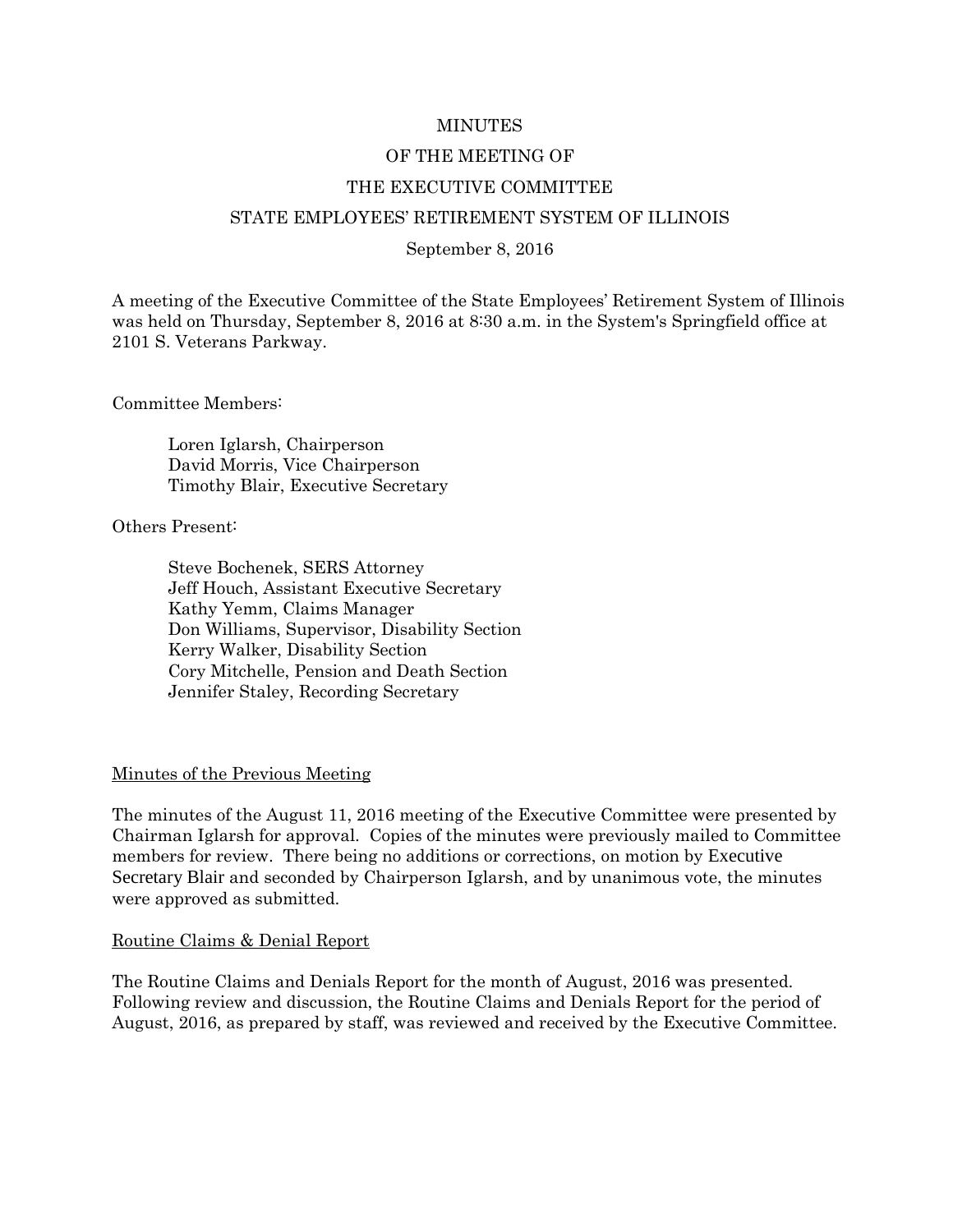# Old Business

None

# New Business

## Joan Gray – Nonocc – Waive 90 day filing period

Joan Gray works as an adjudicator for IDES. She last worked on March 17, 2014. She began a medical leave of absence on April 16, 2014.

Ms. Gray is appealing the denial of her disability benefits. She is requesting that the 90 day filing limitation be waived.

After some discussion a motion was made by Chairman Iglarsh to approve Ms. Gray's request to waive the 90 day filing limitation, seconded by Executive Secretary Blair. All present were in favor.

## Jay Wittenborn – Occ Dis – 12 month filing period

Jay Wittenborn works as a State Trooper for ISP. He last worked on September 17, 2014 and began a medical leave of absence on September 18, 2014. He returned to work on December 7, 2014.

He has requested a written appeal to the Executive Committee so that the 12 month filing limitation can be waived. He was paid TTD for this time period.

After some discussion a motion was made by Chairman Iglarsh to approve Mr. Wittenborn's request to waive the 12 month filing limitation, seconded by Executive Secretary Blair. The motion passed 2-0. Vice Chairperson Morris was not present for the vote.

## Michaele Martin – Appeal to retroactively reinstate pension

Michaele "Mickey" Martin retired reciprocally with the Teachers' Retirement System (TRS) effective November 1, 1999.

In April 2016, SERS was notified by TRS that Ms. Martin had returned to work with TRS and their benefits would be suspended April 30, 2016. Due to the fact that Ms. Martin retired reciprocally, SERS' benefits were also suspended April 30, 2016.

Ms. Martin is requesting to have her SERS pension reinstated retroactively to May 1, 2016.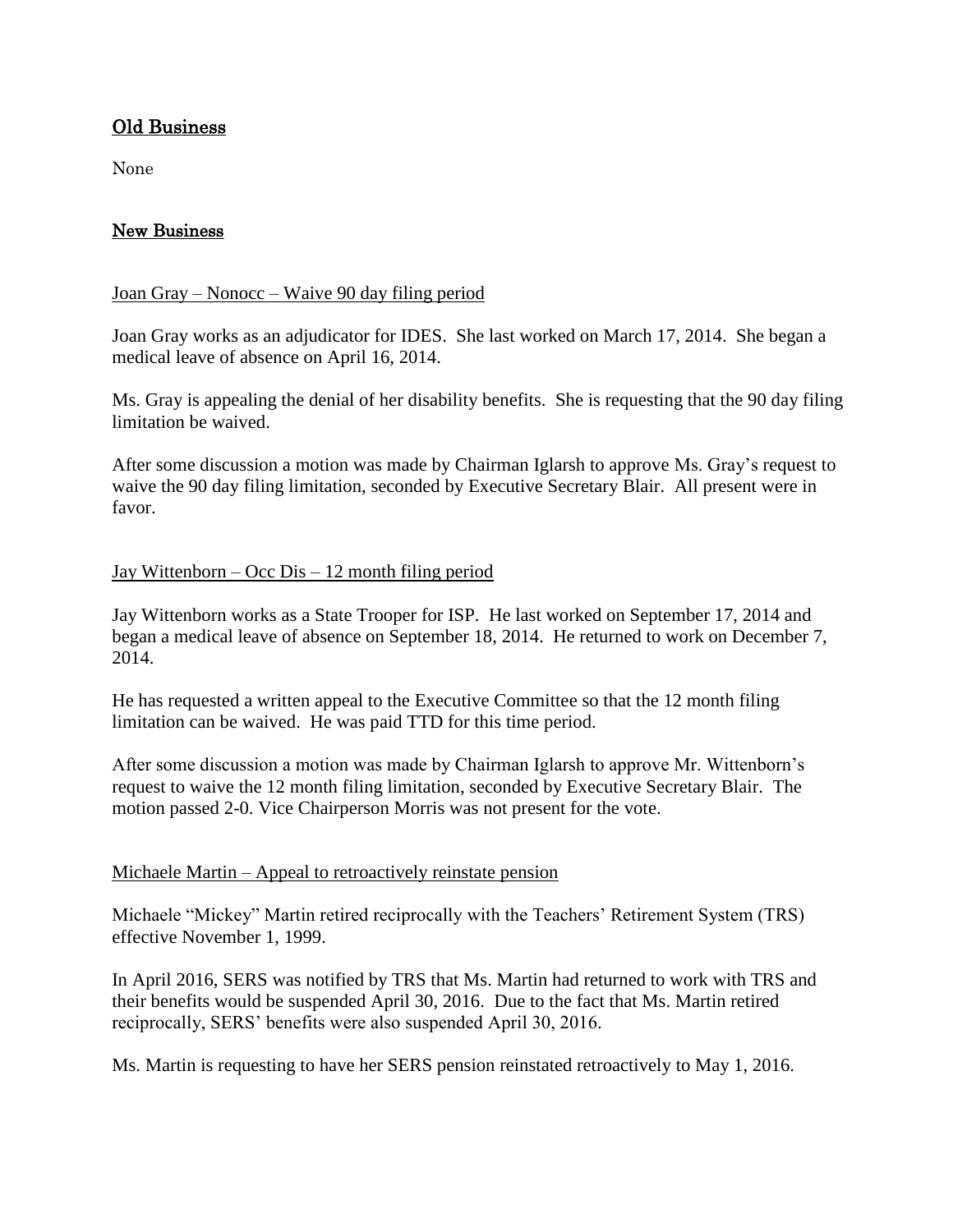After hearing the facts of the case, a motion was made by Executive Secretary Blair to deny Ms. Martin's request for benefits to be reinstated retroactively to May 1, 2016, seconded by Chairman Iglarsh. All were in favor.

# Policy – Acceptance of Direct Deposit forms

SRS' previous practice, which is currently still in place, has been to accept only benefit payment direct deposit forms that have the member's original signature and to disallow the submission of a form which is found to be the equivalent of a photocopy of a signature.

As a result of current policy, our members continually relay to us that this creates a hardship for them for a variety of reasons, most commonly including situations in which they are trying to make our deadline for processing and the mail delivery time will not be sufficient. Instances where the member retained a copy of the form and SRS does not yet have possession of their form, as well as cases where the member utilizes an out of state bank and the form must be mailed between parties prior to being submitted to SRS, have also been noted by our members.

Once SRS has verified and accepted the direct deposit form, the original is imaged in the member's file and then destroyed. SRS would only be able to provide a copy of the form.

SRS is asking for guidance and approval from the Committee regarding a change to the current policy. This policy change would allow SRS to accept photocopied signatures on direct deposit forms as a means to minimize the imposition to our members, as our need for receipt of the original form is known to cause a delay in processing, inconvenience, and hardship.

After discussing the issues, it was agreed to allow the acceptance of a photocopy/signature of direct deposit forms. Kathy Y. and Cory M. will draft a new policy allowing the System to accept a photocopy or scan of all forms for review by the Committee.

## Policy – Survivor benefit/marital status falsely reported

Cleveland Parker, a state retiree, died on January 18, 2016. As part of the survivor paperwork, a request is made for the member's last tax return so SERS can check the marital status.

Mr. Parker's spouse, Linda Parker, does not have the member's last tax return and cannot prove they had any marital assets together. The couple was married in 1998.

Linda Parker is a state retiree as well. She retired effective August 1, 2009. Ms. Parker completed her retirement application with "single" as her marital status and received a survivor contribution refund in the amount of \$3,785.40. Should we consider this fraud?

Linda Parker is applying for a survivor annuity from the account of Cleveland Parker. Should we allow Linda Parker to repay the survivor contribution refund she took when she retired before we pay a survivor annuity or deny her survivor benefit from Cleveland Parker? If she is allowed to repay, how should interest be calculated?